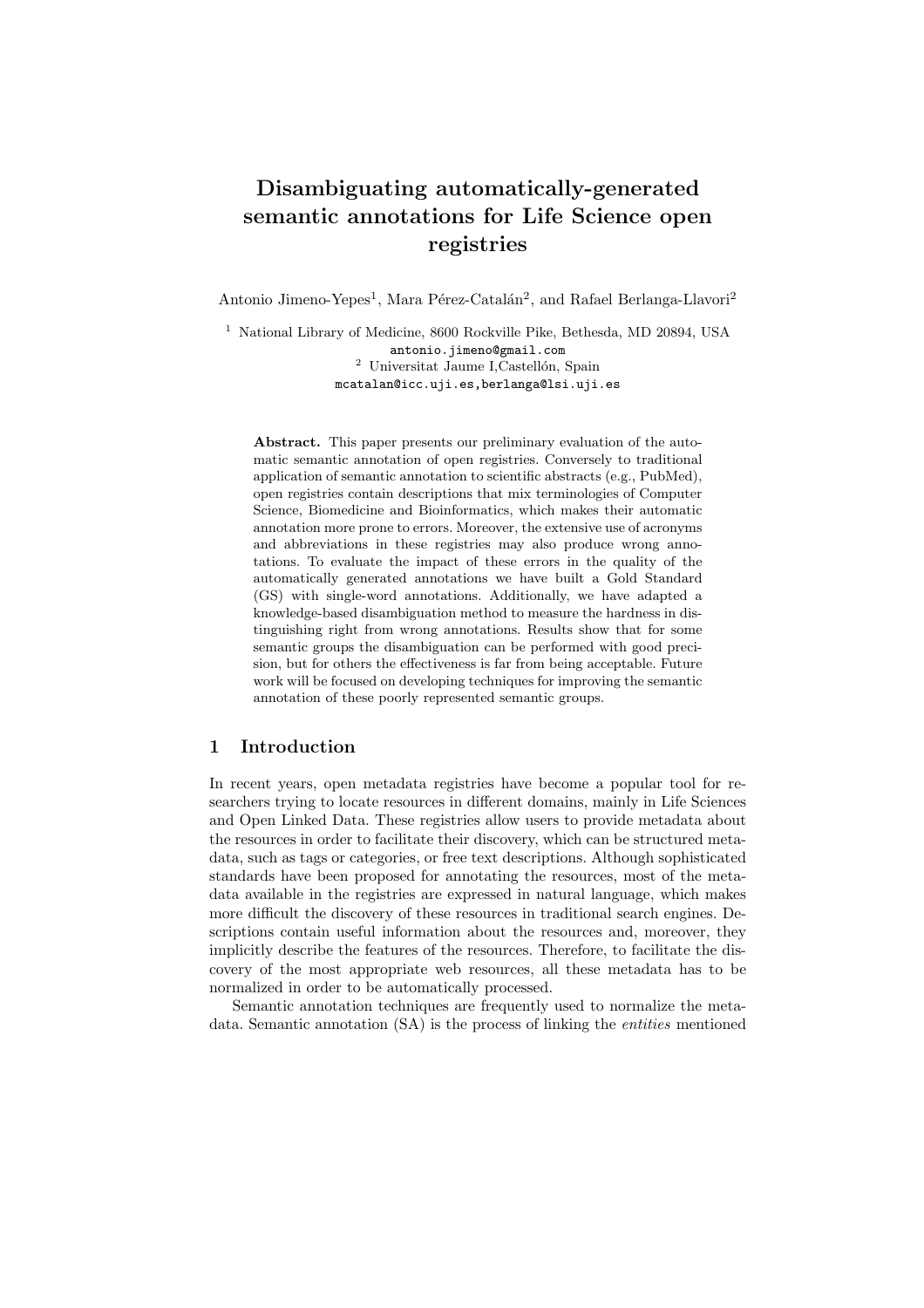in a text to their semantic descriptions, which are stored in knowledge resources  $(KRs)$  such as the sauri and domain ontologies, like UMLS<sup>®</sup> Metathesaurus<sup>®</sup> and EDAM ontology [20] in Life Sciences. During the last years, we have witnessed a great interest in massively annotating biomedical information. Most of them are based on dictionary look-up techniques. These approaches try to find in the documents each text span that exactly matches some lexical forms of the terminological resource. Other approaches, like MetaMap [2] and EAGL [22], allow partial matching between text spans and lexical forms. Their main drawback is that precision is usually very low and they suffer from scalability issues. These annotators only base the matching on isolated text spans without taking into account the context of the matching, which is the main source of errors when annotating open collections.

Another issue that has to be taken into account in metadata normalization is that metadata in web resources registries usually contains vocabulary taken from different domains. For instance, in Life Sciences registries, the metadata contains words about medicine, bioinformatics and computers, with a high degree of overlapping between them. However, if the domains are not equally covered by the knowledge resources, some senses of some words can be disregarded and, therefore, the precision of the semantic annotations and, as consequence, also the quality of the retrieved resources may be affected. Thus, the quality of the semantic annotations becomes crucial in the discovery process.

There are two main problems that need to be addressed. One of them is ambiguity, since a term can be mapped to more than one concept or sense. The second one is the lack of coverage of the terminological resources. A term can be ambiguous but this might not be reflected in the terminological resource. As a consequence, there is no guarantee in many cases that even though the mapping is not ambiguous that is correct.

In this paper we study these issues in the context of the semantic annotation of open registries of Life Science resources, using the currently largest biomedical knowledge resource, that is, the NLM's UMLS [5].

#### 2 Methods

We propose to study the effectiveness of unsupervised Word Sense Disambiguation (WSD) approaches. The definition of the concept is turned into a bag-ofwords representation in which the words are weighted according to their relevance to the concept and related concepts. This concept profile is compared to the context of the ambiguous word and if it is over a trained threshold according to a similarity measure, then it is assigned the given concept. In this work, the window for the context of the ambiguous word is all the terms in the description of the registry.

The concept profiles are prepared based on the NLM's UMLS [5], which provides a large resource of knowledge and tools to create, process, retrieve, integrate and/or aggregate biomedical and health data. The UMLS has three main components: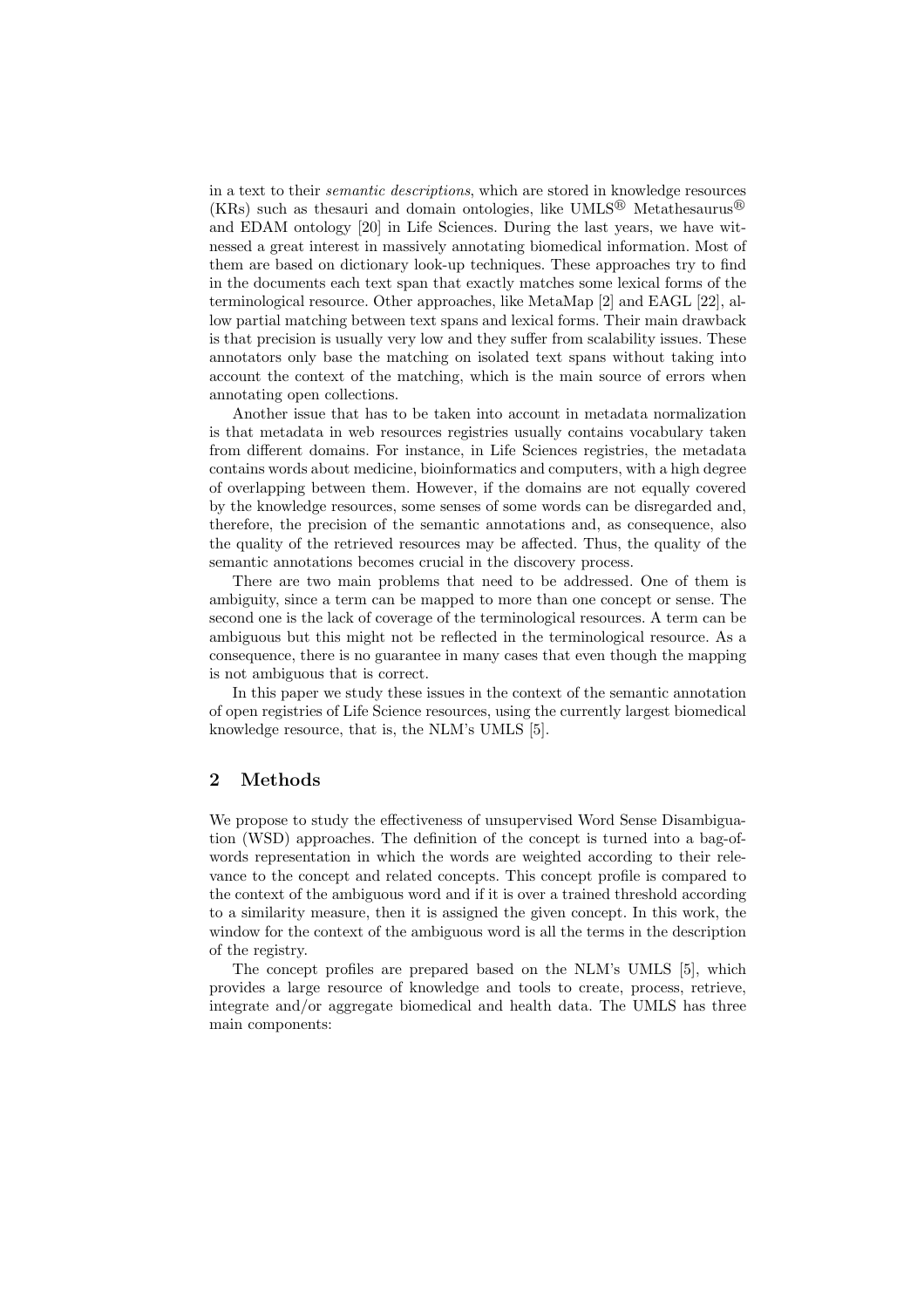- Metathesaurus, a compendium of biomedical and health content terminological resources under a common representation which contains lexical items for each one of the concepts, relations among them and possibly one or more definitions depending on the concept. In the 2009AB version, it contains over a million concepts.
- Semantic network, which provides a categorization of Metathesaurus concepts into semantic types. In addition, it includes relations among semantic types.
- SPECIALIST lexicon, containing lexical information required for natural language processing which covers commonly occurring English words and biomedical vocabulary.

Concepts are assigned a unique identifier (CUI) which has linked to it a set of synonyms which denote alternative ways to represent the concept, for instance, in text. Concepts are assigned one or more semantic types.

In the following section, we present the generation of the WSD profiles and present the similarity measures that will be used to compare the concept profiles and the context of the ambiguous words.

#### 2.1 WSD profiles

Word sense disambiguation (WSD), given an ambiguous word in context, attempts to select the proper sense given a set of candidate senses. An example of ambiguity is the word domain which could either refer to works or knowledge without proprietart interest or, in biology, the taxonomic subdivision even larger than a kingdom or a part of a protein. The context in which domain appears is used to disambiguate it. WSD is an intermediary task which might support other tasks such as: information extraction (IE) [2], information retrieval (IR) and summarization [21].

WSD methods are based either on supervised learning or knowledge-based approaches [23]. Supervised methods are trained on examples for each one of the senses of an ambiguous word. A trained model is used to disambiguate previously unseen examples. Knowledge-based (KB) methods rely on models built based on the information available from available knowledge sources. In the biomedical domain, this would include the Unified Medical Language System (UMLS). In this scenario, the candidate senses of the ambiguous word are UMLS concepts. KB methods either build a concept profile [18], develop a graph-based model [1] or rely on the semantic types assigned to each concept for disambiguation [11]. These models are compared to the context of the ambiguous word being disambiguated. The candidate sense with highest similarity or probability is selected as the disambiguated sense.

Due to the scarcity of training data, KB methods are preferred as disambiguation methods. KB methods rely on information available in a terminological resource. Performance of knowledge-based methods depends partly on the knowledge resource, which usually is not built to perform WSD or IR tasks [14].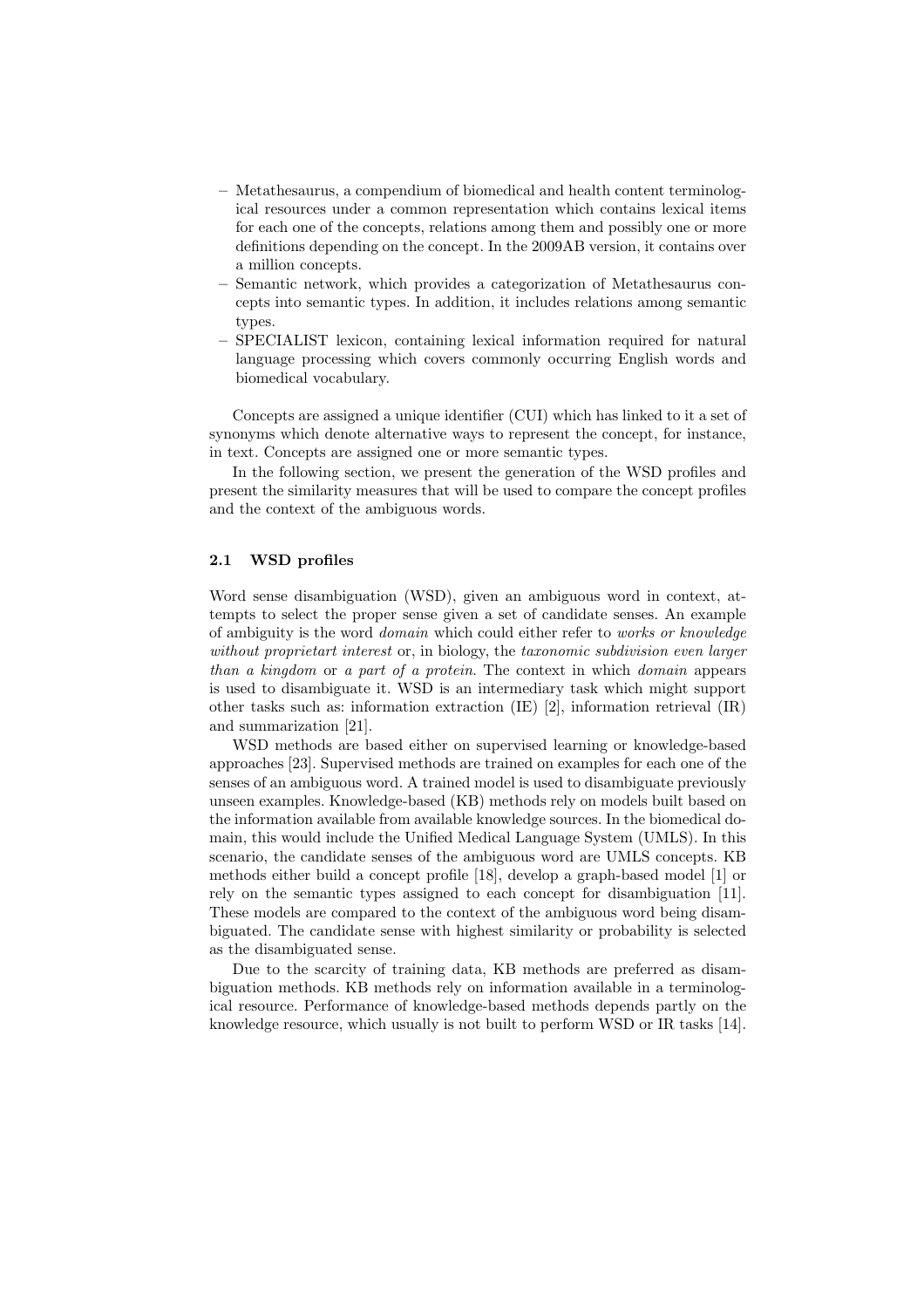In our first WSD approach, the context words surrounding the ambiguous word are compared to a profile built from each of the UMLS concepts linked to the ambiguous term being disambiguated. This approach has been previously used by McInnes [18] in the biomedical domain with the NLM WSD corpus.

This algorithm can be seen as a relaxation of Lesk's algorithm [16], which is very expensive since the sense combination might be exponentially large even for a single sentence. Vasilescu et al. [24] have shown that similar or even better performance might be obtained disambiguating each ambiguous word separately.

A concept profile vector has as dimensions the tokens obtained from the concept definition or definitions if available, synonyms, and related concepts excluding siblings.

Stop words are discarded, and Porter stemming is used to normalize the tokens. In addition, the token frequency is normalized based on the inverted concept frequency so that terms which are repeated many times within the UMLS will have less relevance.

A context vector for an ambiguous term includes the term frequency; stop words are removed and the Porter stemmer is applied. The word order is lost in the conversion.

#### 2.2 Similarity measures

We have compared the context vector of the term under evaluation (A) and the concept profile vector (B) based on the several similarity measures presented below. The length of the vectors is usually large due to the vocabulary size. But the context and profile vectors only have values for a limited number of entries and the others will have a value of zero.

One of these measures is the cosine similarity, shown in equation 1. The candidate concept with the highest cosine similarity is selected as candidate concept. This approach is used with UMLS based concept profiles [13, 18].

$$
Cosine = \frac{A \cdot B}{\|A\| \|B\|} \tag{1}
$$

Entailment, presented below, looks at the overlap between the two vectors and normalizes based on the number of tokens in the context vector. Compared to the cosine similarity, the overlap is based on counting the matches between both vectors instead of estimating the dot product. The matches are done considering the non-zero entries. This overlap is normalized by the length of context vector only to avoid a negative impact of a long concept profile.

$$
Entailment(A, B) = \frac{|A \cap B|}{|A|} \tag{2}
$$

The Jaccard coefficient measures similarity between sample sets, and is defined as the size of the intersection divided by the size of the union of the sample sets. Compared to entailment, the length of the concept profile is considered.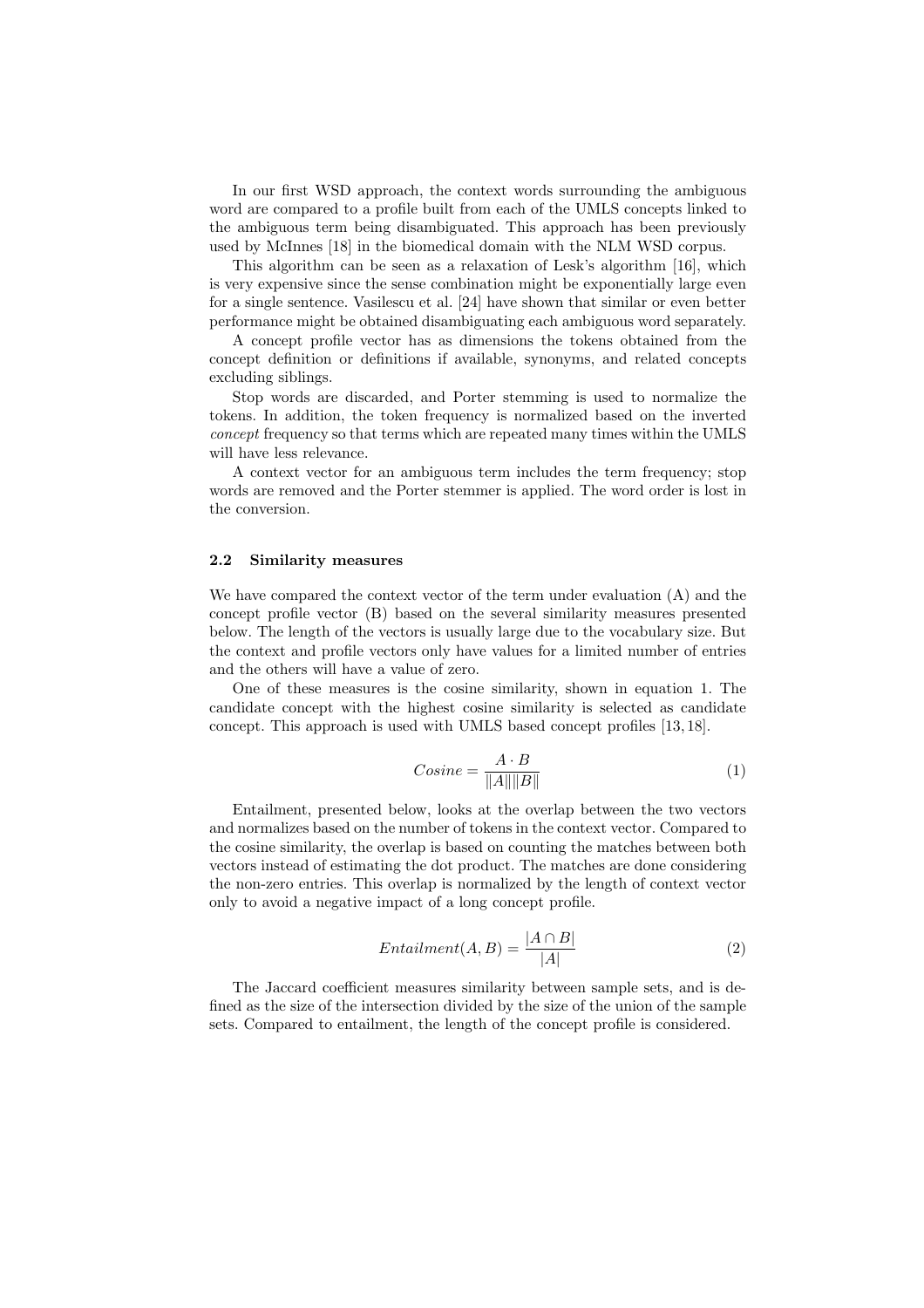$$
Jaccard(A, B) = \frac{|A \cap B|}{|A \cup B|}
$$
 (3)

Chi-square allows comparing two distributions. In our work, we compare the concept profile to the context vector. Chi-square has been used as a similarity measure in text categorization by Chen et al. [6] and we follow their formulation in this work.

$$
\chi_v^2 = h \left[ \sum_{i=1}^n \frac{A_i^2}{sum(A)(A_i + B_i)} + \sum_{i=1}^n \frac{B_i^2}{sum(B)(A_i + B_i)} \right] - h \tag{4}
$$

$$
sum(A) = \sum_{i=1}^{n} A_i
$$
\n(5)

$$
sum(B) = \sum_{i=1}^{n} B_i
$$
\n(6)

$$
h = sum(A) + sum(B) \tag{7}
$$

#### 2.3 Data set

In this paper, our aim is to analyze the impact of the automatic semantic annotations in the quality of the results of a retrieval system. To do that, we use a dictionary look-up semantic annotator [3] to automatically annotate the metadata of the resources registered in three Life Sciences registries: BioCatalogue [4], myExperiment [10] and SSWAP [9].

The semantic annotator is able to deal with several ontologies in order to cover as much as possible the different vocabularies that appear in the resources descriptions. In this work, the semantic annotator uses as knowledge resources (KRs): UMLS, EDAM (an ontology designed for Life Science open registries), myGrid (reference ontologies of BioCatalogue) and the entries of the Wikipedia that have as category some sub-category of the Bioinformatics category. A detailed description of the semantic annotator can be found in [19].

A preliminary analysis of the automatically generated semantic annotations suggests that concepts matching several words are usually unambiguous and are associated to a right sense. However, single word concepts are much prone to ambiguity and errors.

For this reason, we have manually created a Gold Standard (GS) with those annotations matching a single word. The GS has been curated by two people who have analyzed each combination of concept-word in each semantic annotation in the resources description, selecting the most appropriate concept in each case. The GS contains for each semantic annotation, represented as a triple (concept, word, contextvector), a bit indicating if the sense is correct (1) or not (0). This GS contains 8863 single-word semantic annotations.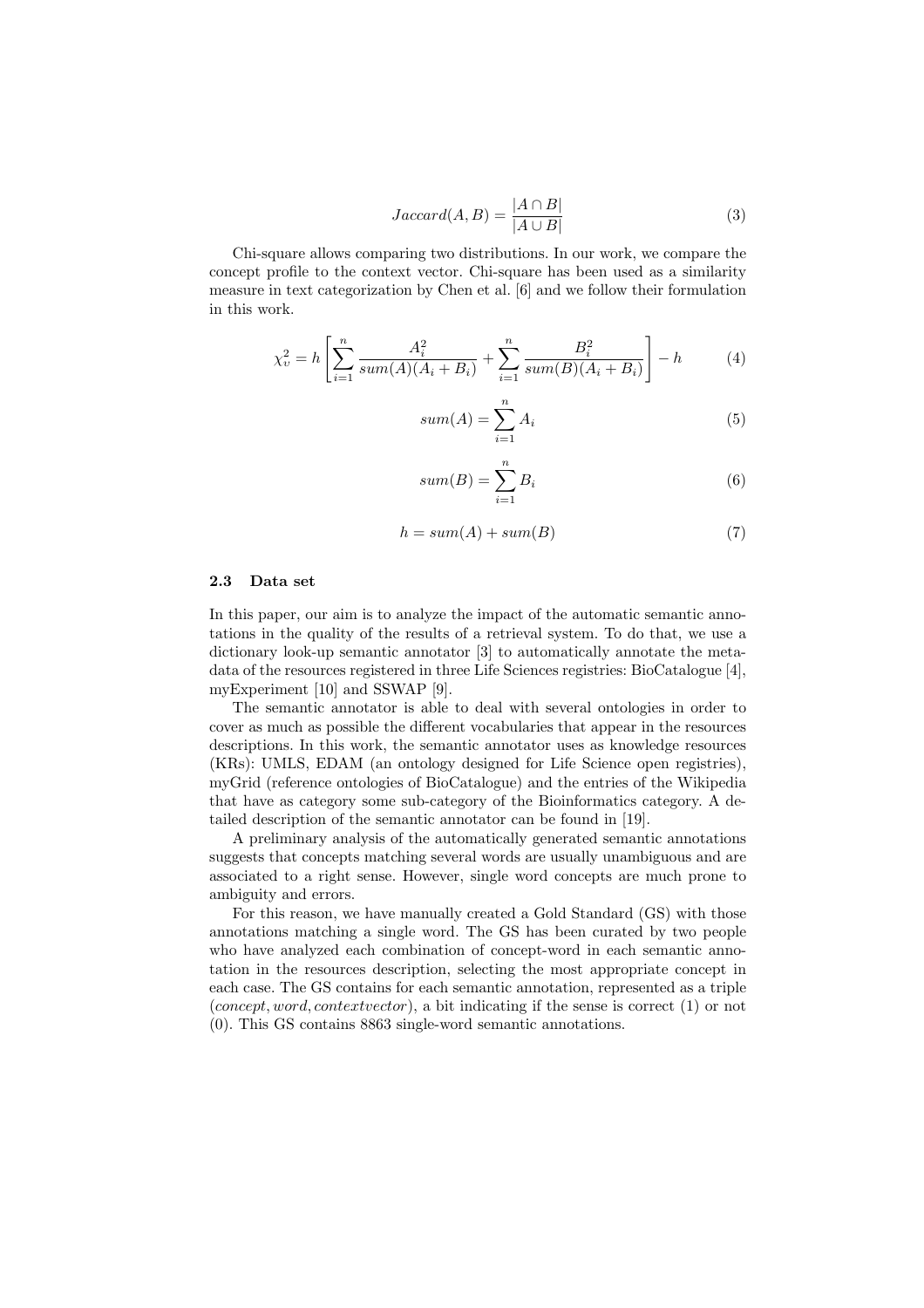The whole catalogue contains 72958 semantic annotations, from which 42686 where annotated only with concepts from UMLS, 12269 were annotated with concepts from UMLS and the other KRs and 18003 were annotated with concepts from the other KRs but not from UMLS.

#### 3 Results

We intend to evaluate the concept profiles and the similarity measures for filtering annotations in our data set. From our data set, we have selected the semantic groups of interest and split the set for each one of the semantic groups sets into  $2/3$  for training and  $1/3$  for testing. The semantics groups are the following: CONC (Concepts & Ideas), DISO (Disorders), LIVB (Living Beings) and PHYS (Physiology) as defined in the UMLS Semantic Network  $[17]^3$ , while the groups CHED (Chemicals & Drugs) and PRGE (Proteins & Genes) follow the definition under the CALBC challenge<sup>4</sup>. CALBC groups definition is closer to our interests compared to the ones defined by the UMLS Semantic Network in these two cases.

Table 1 shows the distribution of semantic annotations of the GS per semantic group. Positive instances are the ones that are labeled with the specified semantic group and the negative ones are instances that should not be labeled with the semantic group. The distribution is usually skewed towards the negative class, i.e. the concept does not represent the correct sense of the word, except for the PRGE group in which the positive examples are more frequent. For example, in the service SMART registered in BioCatalogue, the word domain refers to protein domain and it has been annotated with the concepts C1514562:PRGE, that refers to the protein domain, and C1883221:CONC, that refers to the general concept of domain. Therefore, C1514562 is the correct concept in this case and it is represented as a positive instance in the GS.

| Semantic Group Training Positive Negative Testing Positive Negative |      |      |      |                  |     |     |
|---------------------------------------------------------------------|------|------|------|------------------|-----|-----|
| <b>CHED</b>                                                         | 5271 | 1481 | 379  | 263 <sup> </sup> | 70  | 193 |
| <b>CONC</b>                                                         | 2139 | 598  | 1541 | 1068             | 283 | 785 |
| <b>DISO</b>                                                         | 180  |      | 174  | 90               |     | 86  |
| <b>LIVB</b>                                                         | 408  | 166  | 2421 | 203              | 83  | 120 |
| <b>PHYS</b>                                                         | 169  | 44   | 125  | 84               | 22  | 62  |
| $ {\rm PRCE} $                                                      | 654  | 460  | 194  | 326              | 232 | 94  |

Table 1. Semantic group data set distribution

We would like to be able to decide if an annotation is correct given the measures presented above. We have trained a threshold for each of the measures based on the training set. This threshold is used to decide if the instance should

<sup>3</sup> http://semanticnetwork.nlm.nih.gov/SemGroups

<sup>4</sup> http://www.ebi.ac.uk/Rebholz-srv/CALBC/challenge guideline.pdf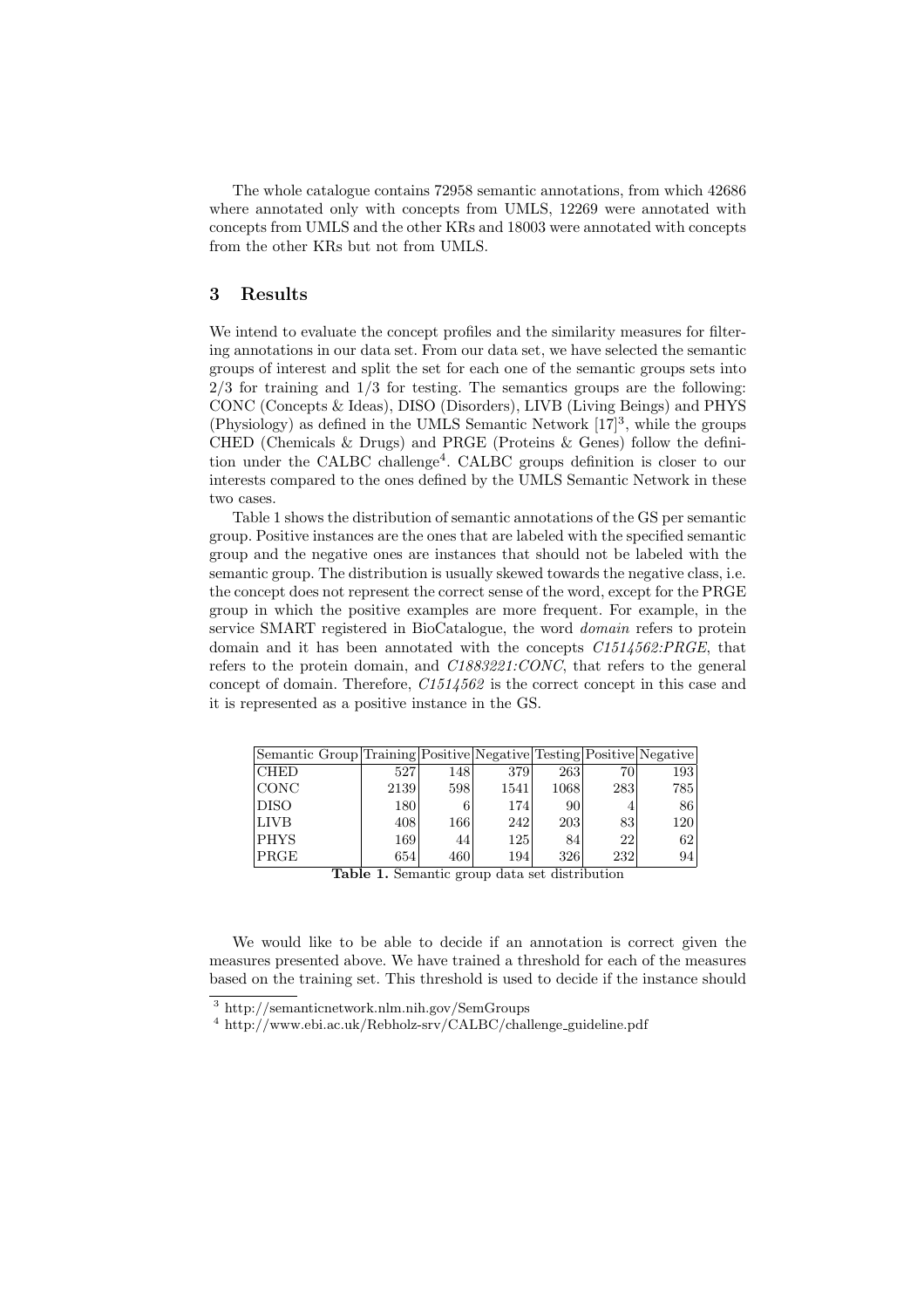be labeled with the semantic group or not. The optimization measure has been the F-measure, while other measures could be considered. On the other hand, due to the skewness of the data, other measures as accuracy would not be as effective.

Table 2 shows the filtering performance of the different measures. Overall the similarity measures seem to perform similarly except for chi-square that performs better on average over the other measures. Chi-square shows a larger difference compared to other measures for the LIVB and PHYS semantic groups.

| SG                         | Measure    |              |               | Threshold Precision Recall F-measure |
|----------------------------|------------|--------------|---------------|--------------------------------------|
| CHED                       | chisquare  | $-3642.0724$ | 0.4898 0.6857 | 0.5714                               |
|                            | cosine     | 0.9698       | 0.5169 0.6571 | 0.5786                               |
|                            | entailment | 0.9269       | 0.4783 0.6286 | 0.5432                               |
|                            | jaccard    | 0.9961       | 0.4538 0.7714 | 0.5714                               |
| CONC                       | chisquare  | $-121.9878$  | 0.2939 0.8693 | 0.4393                               |
|                            | cosine     | 1.0000       | 0.2647 1.0000 | 0.4186                               |
|                            | entailment | 1.0000       | 0.2647 1.0000 | 0.4186                               |
|                            | jaccard    | 1.0000       | 0.2647 1.0000 | 0.4186                               |
| <b>DISO</b>                | chisquare  | -41397.6546  | 0.2500 0.2500 | 0.2500                               |
|                            | cosine     | 0.9956       | 0.1212 1.0000 | 0.2162                               |
|                            | entailment | 0.9407       | 0.2000 0.5000 | 0.2857                               |
|                            | jaccard    | 0.9768       | 0.0000 0.0000 | 0.0000                               |
| LIVB                       | chisquare  | $-3416.2337$ | 0.7349 0.8133 | 0.7722                               |
|                            | cosine     | 0.9995       | 0.4774 0.8916 | 0.6218                               |
|                            | entailment | 0.9302       | 0.6173 0.6024 | 0.6098                               |
|                            | jaccard    | 0.9996       | 0.4774 0.8916 | 0.6218                               |
| <b>PHYS</b>                | chisquare  | $-884.3186$  | 0.4884 0.9545 | 0.6462                               |
|                            | cosine     | 1.0000       | 0.2619 1.0000 | 0.4151                               |
|                            | entailment | 0.9662       | 0.3415 0.6364 | 0.4444                               |
|                            | jaccard    | 0.9855       | 0.4063 0.5909 | 0.4815                               |
| $\overline{\mathrm{PRGE}}$ | chisquare  | $-173.5428$  | 0.7099 0.9914 | 0.8273                               |
|                            | cosine     | 1.0000       | 0.7117 1.0000 | 0.8315                               |
|                            | entailment | 1.0000       | 0.7117 1.0000 | 0.8315                               |
|                            | jaccard    | 1.0000       | 0.7117 1.0000 | 0.8315                               |
|                            |            |              |               |                                      |

Table 2. Semantic group results on the test set

## 4 Discussion

The results are interesting but there is still room for improvement. Among the evaluated measures, chi-square seems to perform better on average compare to the other measures. Cosine has been the preferred similarity measure in many biomedical disambiguation work [13] and would be interesting to evaluate chisquare in similar studies.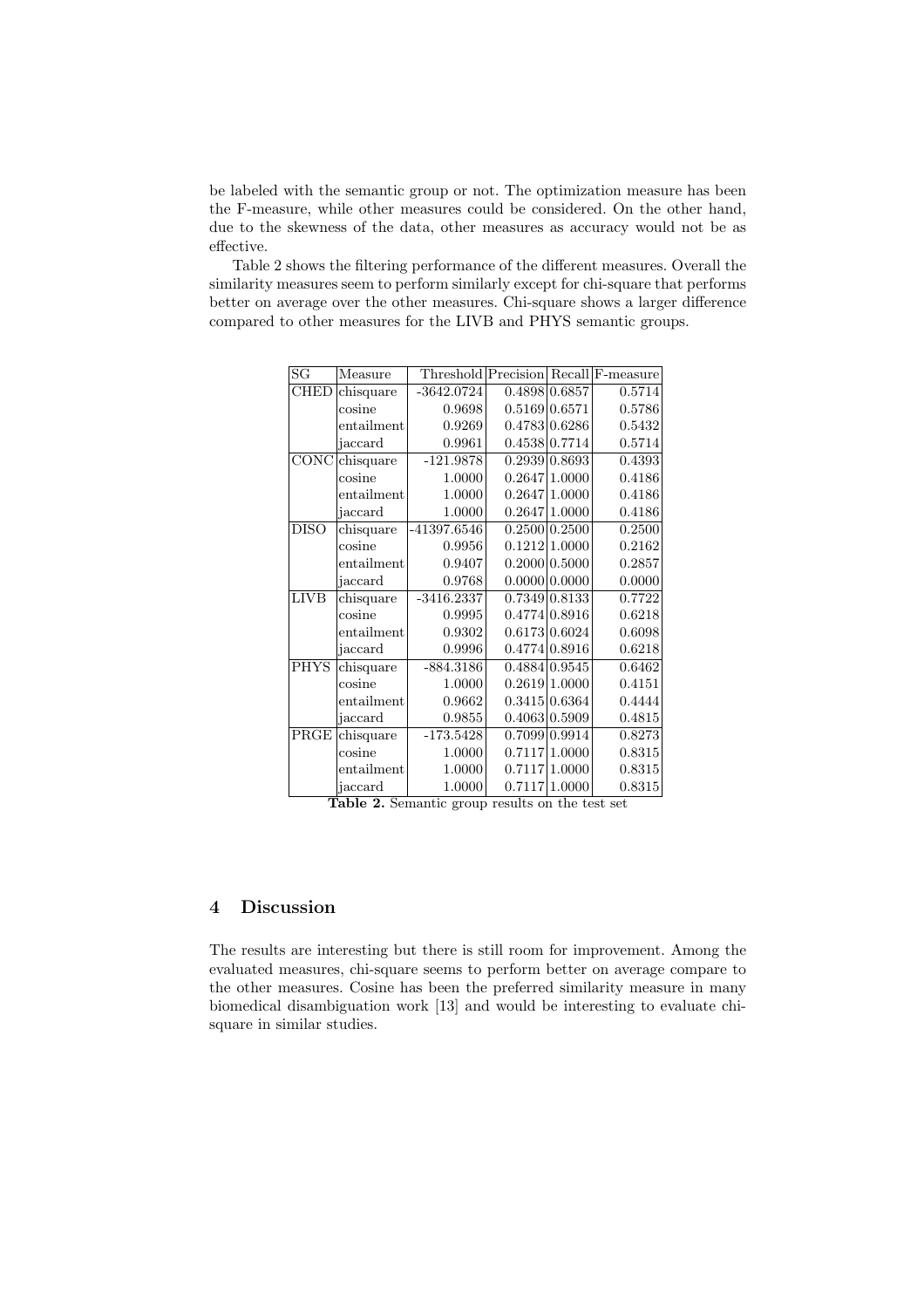The best performing groups are LIVB and PRGE. In the case of LIVB, there are not only the species which have shown already easy to annotate  $|8|$ , even though this semantic group includes in addition several population groups which seem more difficult to annotate. On the other hand, the best F-measure is obtained when all the cases are annotated as PRGE. This means that in addition to being difficult to annotate, the skewness is in favour of this semantic group.

DISO has a small set of positive cases related to the term diabetes. Most of the wrongly assigned terms are abbreviations like CA (California) or SIB (Swiss Bioinformatics Institute). Other mentions like brain, have been already identified in previous work [12] and different proposals for lexicon cleansing could be used. This semantic group has a reduced set of annotations which are relevant in our data set, which might indicate that the open registries include almost no mention of diseases.

CONC has the largest number of candidate instances from which only a small part is relevant to this semantic group and appears in large part of the example cases. In this first work, the context vector might be too broad to help decision making over annotations.

PHYS shows a large difference in performance with the chi-square measure. Looking at the examples, there is a limited number of terms used which seem to be always linked to PHYS. Examples of these terms are pathway, transcription and transport. Other terms annotated as PHYS rarely are labeled as PHYS in the gold standard. Among these terms, we find interactions, size or status.

Annotation of chemical entities has already proved to result in low performance [7]. CHED annotations seem to be complicated to filter properly. Again, there are sets of common terms that can be pre-filtered for this domain that in many cases are not related to the topic of interest. Examples of these terms are products, CA or date.

## 5 Conclusions and Future Work

We have introduced the problem of determining the correct sense of ambiguous terms depending on their context in the semantic annotations in open registries and evaluated the use of knowledge based methods used in disambiguation in the automatic annotation of these registries.

Better performance is required to use the filtered annotations in a retrieval system. We have worked with a large window, all the words in the definition of the registries, in the development of the context vector. A more restrictive window might provide a more focused context. In addition, we have seen that there are terms which seem to have a preferred sense in this data set. Chi-square performs better than other evaluated measures but has not been evaluated in biomedical WSD and could provide better performance than existing work.

We have evaluated knowledge-based WSD methods since, when we started this work, no training data was available. Given the current data set, trained conditional random fields approaches [15] could be evaluated on the annotated set.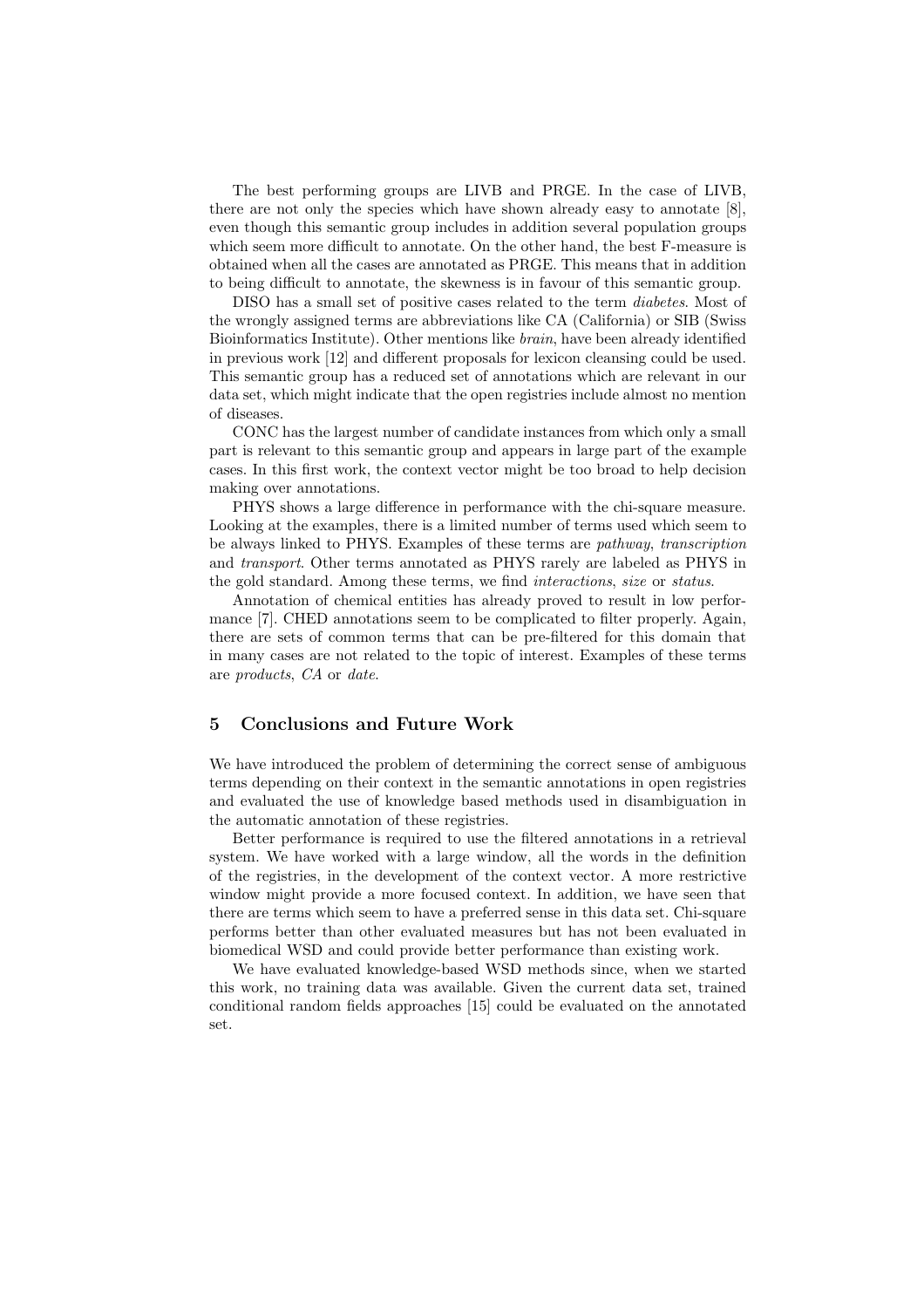Some direct follow-ups of this work are the refinement of particular details of the semantic annotator, such as the detection of locutions as entities that do not have to be annotated, the disambiguation of acronyms, the use of lexical patterns to recognise fragments that are entities as a whole, e.g. the citations, or the disambiguation of single words that are simplifications of multi-words. In addition, we are also considering the use of lexicon cleansing techniques to improve the lexicon.

### 6 Acknowledgments

This work was supported in part by the Intramural Research Program of the NIH, National Library of Medicine and by an appointment of A. Jimeno-Yepes to the NLM Research Participation Program sponsored by the National Library of Medicine and administered by the Oak Ridge Institute for Science and Education. This work has been also funded by the "Ministerio de Economía y Competitividad", project contract TIN2011-24147.

## References

- 1. Eneko Agirre, Aitor Soroa, and Mark Stevenson. Graph-based word sense disambiguation of biomedical documents. Bioinformatics, 26(22):2889–2896, 2010.
- 2. A.R. Aronson and F.M. Lang. An overview of MetaMap: historical perspective and recent advances. Journal of the American Medical Informatics Association, 17(3):229–236, 2010.
- 3. Rafael Berlanga, Victoria Nebot, and Ernesto Jimenez. Semantic annotation of biomedical texts through concept retrieval. In BioSEPLN 2010, 2010.
- 4. Jiten Bhagat, Franck Tanoh, Eric Nzuobontane, Thomas Laurent, Jerzy Orlowski, Marco Roos, Katy Wolstencroft, Sergejs Aleksejevs, Robert Stevens, Steve Pettifer, Rodrigo Lopez, and Carole A Goble. BioCatalogue: a universal catalogue of web services for the life sciences. Nucleic acids research, 38(Suppl 2):W689–94, jul 2010.
- 5. O. Bodenreider. The unified medical language system (UMLS): integrating biomedical terminology. Nucleic acids research, 32(Database Issue):D267, 2004.
- 6. Y.T. Chen and M.C. Chen. Using chi-square statistics to measure similarities for text categorization. Expert Systems with Applications, 38(4):3085–3090, 2011.
- 7. P. Corbett and P. Murray-Rust. High-throughput identification of chemistry in life science texts. Computational Life Sciences II, pages 107–118, 2006.
- 8. M. Gerner, G. Nenadic, and C.M. Bergman. Linnaeus: a species name identification system for biomedical literature. BMC bioinformatics, 11(1):85, 2010.
- 9. Damian DG Gessler, Gary S Schiltz, Greg D May, Shulamit Avraham, Christopher D Town, David Grant, and Rex T Nelson. SSWAP: A Simple Semantic Web Architecture and Protocol for semantic web services. BMC Bioinformatics, 10:309, 2009.
- 10. Carole A. Goble, Jiten Bhagat, Sergejs Aleksejevs, Don Cruickshank, Danius Michaelides, David Newman, Mark Borkum, Sean Bechhofer, Marco Roos, Peter Li, and David De Roure. myexperiment: a repository and social network for the sharing of bioinformatics workflows. Nucleic Acids Research, 38(suppl 2):W677– W682, 2010.